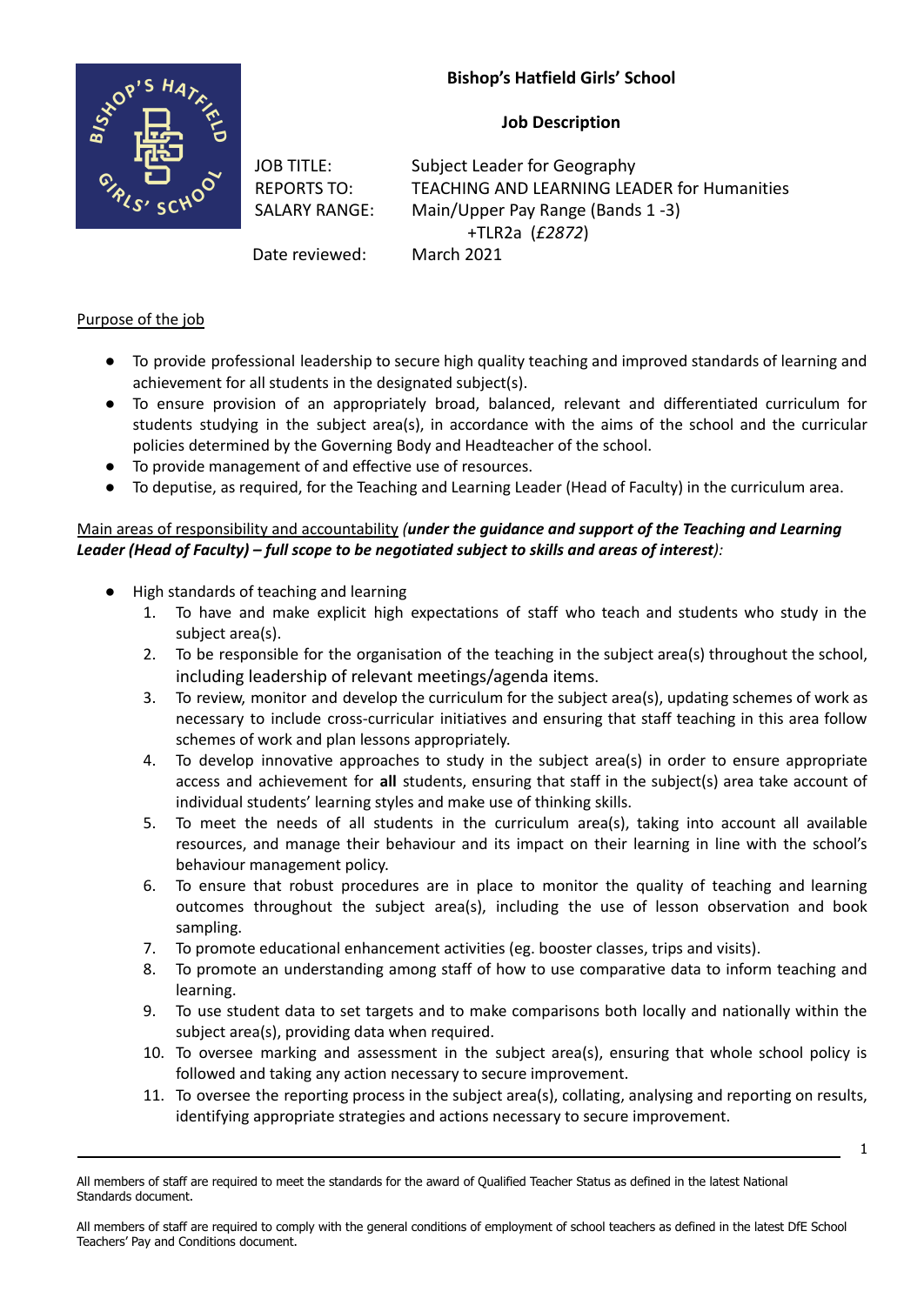- 12. To devise, in accordance with the school's overall policies, means of assessing and monitoring students' progress and achievements and then recording and reporting these both internally and to parents.
- Performance Appraisal (relevant to the line management of staff in the subject area)
	- 1. To ensure that appropriate performance appraisal arrangements are in place and maintained in the subject area(s).
	- 2. To set challenging objectives for continuous professional development of staff in the subject area(s) in line with capability standards.
	- 3. To develop and enhance the teaching practice of others to reflect school, subject area(s) and individual needs/aspirations.
- Knowledge / skills / expertise
	- 1. To maintain commitment to personal subject knowledge, skills and expertise.
	- 2. To ensure knowledge of pedagogy, classroom management, research/inspection findings and their effects on the subject area(s) and the school remain up to date.
- School level
	- 1. To secure commitment to the school's vision by contributing significantly to the school's planning (both short and long term) and provide leadership to whole school developments, as required.
	- 2. To contribute to school self-evaluation and school improvement planning through the monitoring and evaluation of the work in the subject area(s), producing reports as required.
	- 3. To maintain, as appropriate, communication with internal (eg governors and parents / carers) and external agencies (eg. exam boards, DfE).
- Personnel
	- 1. To participate in the recruitment, selection and appointment process of new staff and as promotion opportunities arise within the subject area(s).
	- 2. To mentor any new member of staff in the subject area(s).
	- 3. To support, guide and motivate team members and support staff.
	- 4. To organise and participate in meetings as appropriate.
	- 5. To advise on pay progression.
	- 6. To provide references for staff in the subject area(s).
- Student outcomes
	- 1. To set up systems which ensure that student outcomes at KS3, KS4 and Post-16 meet targets set at performance appraisal for individuals within the subject area(s) and for the subject area as a whole.
- **Resources** 
	- 1. To manage the resources of the subject area(s) within the limits of the delegated budget and in accordance with the school's financial procedures, ensuring value for money.
	- 2. To be responsible for the accommodation in the subject area(s), including issues of display and Health and Safety.

## Job context

The subject area may comprise specialist teachers, support staff and teachers for whom this is a second subject.

There is a Head of Faculty and Subject Leader(s) with whom the performance appraisal of staff is shared. Within the subject area, teachers on Band 3 of the pay range (UPR) can be expected to make a particular contribution to

All members of staff are required to meet the standards for the award of Qualified Teacher Status as defined in the latest National Standards document.

All members of staff are required to comply with the general conditions of employment of school teachers as defined in the latest DfE School Teachers' Pay and Conditions document.